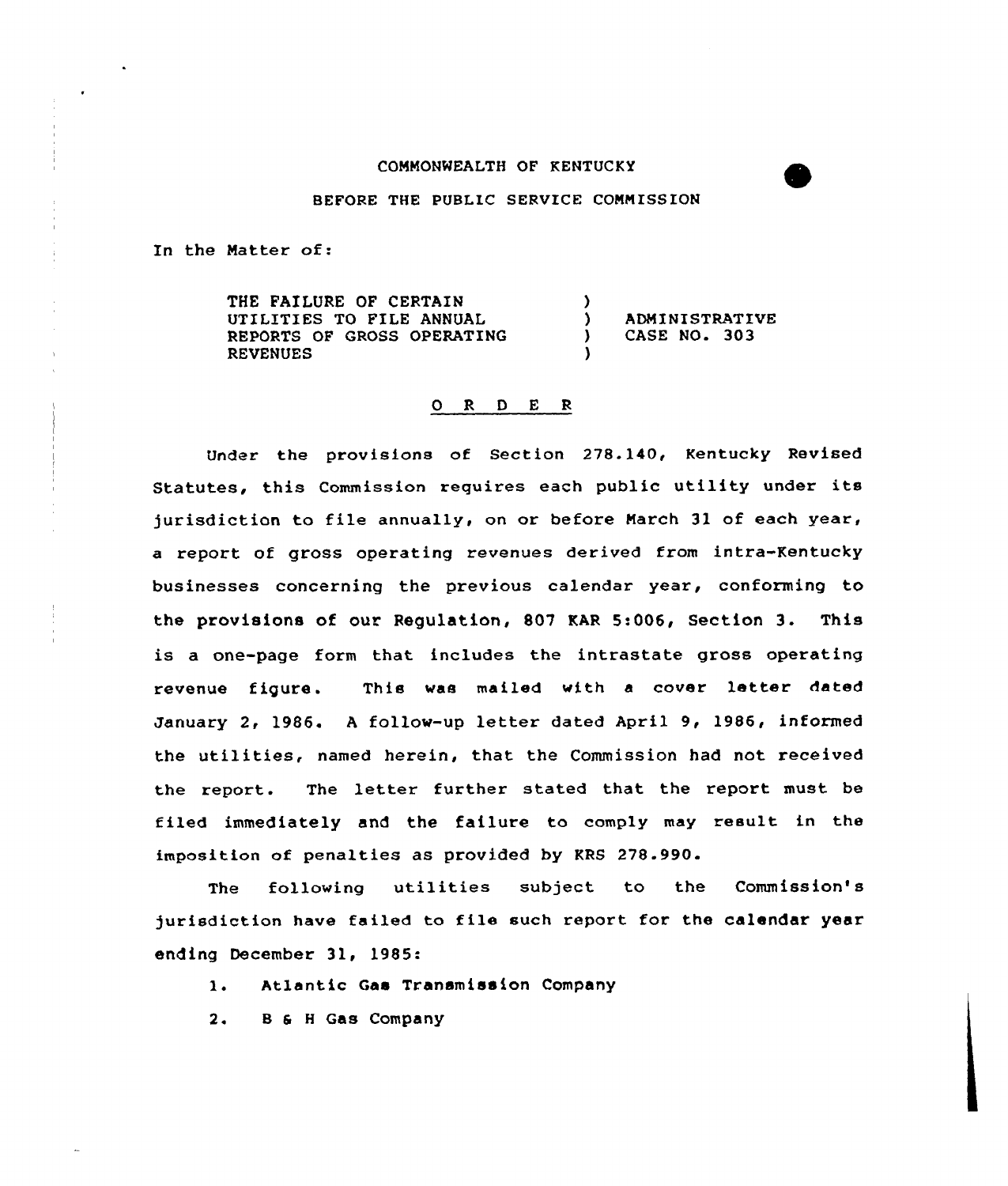- 3. Bandana Water Distr ict
- 4. Confederate Acres Sanitary Sewer and Drainage System
- 5. Countryside Sewer, Inc.
- 6. County of Harlan, Kentucky, Water District
- 7. Cross Creek Development Company
- 8. Kentucky Communications
- 9. Leslie Gas Company
- 10. Lovelaceville Water Company
- ll. Mavo, Inc.
- 12. Oak Haven Water and Sewer, Inc., Sewer Division
- 13. Oak Haven Water and Sewer, Inc., Water Division
- 14. Parkway Water Association, Inc. Ines

15. Rattlesnake Ridge Water District

- 16. Rockdale Development Company, Inc., Alpine Village
- 17. Rockdale Development Company, Inc., Blueberry Hills
- 18. Rockdale Development Company, Inc., Green Valley
- 19. Salt River Water District
- 20. Simpson Construction Company, Inc.
- 21. Stoney Pork Water Works
- 22. Thelma Activities, Inc.
- 23. Timothy Facilities, Inc.
- 24. <sup>W</sup> & <sup>W</sup> Service Company
- 25. Wimsatt Subdivision Sewage Plant

Telephone contacts have also been attempted by Commission personnel with the above utilities; however, the reports have not been filed.

 $-2-$